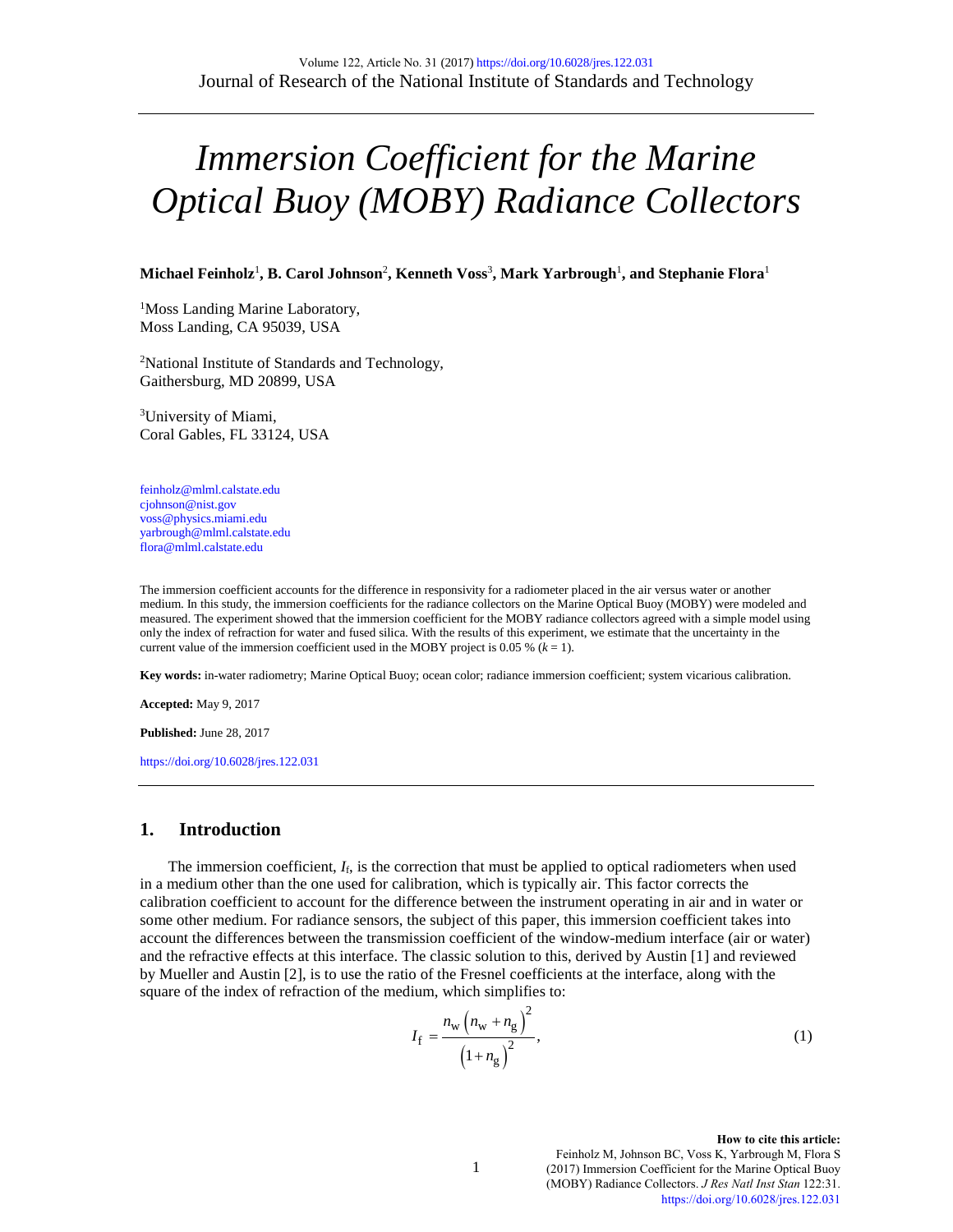assuming that the light rays will be hitting the glass window at close to normal incidence, and that the index of refraction of air is 1. Here, and later in the manuscript, we use the term "glass" (denoted by subscript "g") in a generic sense to represent any window material. In Eq. (1),  $n_w$  and  $n_g$  are the indices of refraction of water and the glass window, respectively. However, when more complicated optics are used in the system, this value can deviate from this relationship slightly [\[3\]](#page-8-0) or, as with domed windows, strongly [\[4\]](#page-8-1). It is therefore important to experimentally verify that Eq. (1) works for each class or design of radiance sensor [\[5\]](#page-8-2).

The Marine Optical Buoy (MOBY) [\[6,](#page-8-3) [7\]](#page-8-4) is an optical system that has been used for vicarious calibration of virtually every polar-orbiting ocean color sensor since it became operational in 1997 [\[8-11\]](#page-8-5). MOBY is moored off the island of Lanai, Hawaii, and has been making measurements of the in-water upwelling radiance, in-water downwelling irradiance, and downwelling surface irradiance almost continuously since this time. Because the fundamental purpose is as a source of vicarious calibration data, there has been a continuous effort to keep the highest possible accuracy in the radiometric data. This includes both a continuous program of improvement of the system and calibration, and understanding and evaluating the measurement uncertainties of the system. While the radiometric uncertainties, and some of the environmentally caused uncertainties, of this system have been described, see Ref. [\[12\]](#page-8-6), a more recent effort has been to fully document the measurement operation and uncertainties. Using Eq. (1) and the index of refraction for pure water at 30 °C [\[13,](#page-8-7) [14\]](#page-8-8) and a fused silica window [\[15\]](#page-8-9),  $I_f = 1.72$  at 490 nm, which shows that the  $I_f$  corrections are large and must be known with a low uncertainty. As part of the uncertainty effort, an experiment with pure water was performed to validate the immersion coefficient currently used for the MOBY radiance sensors. This paper will describe the MOBY radiance collectors and the results of the experiment to measure the immersion coefficient for this collector.

## **2. Experiment Description**

The MOBY system uses a single optical fiber (1 mm core diameter, silica/silica, high OH, and solarization-resistant) to transmit light sequentially from each collector to the measuring spectrometers. For the radiance collector, ambient light goes through a 6.47 mm thick fused silica window, is reflected from an aluminum mirror at 45°, and then is focused with an f/2, symmetric convex, 50 mm focal length synthetic fused silica lens onto the collection fiber. The window and the lens have a 22.5 mm clear aperture diameter. A schematic of the radiance collector is shown in Fig. 1. The fused silica window is coated with a single layer MgF<sub>2</sub> antireflectance coating on the inside surface, the mirror has a protective  $SiO<sub>2</sub>$  overcoat, and both sides of the lens have a broadband antireflectance coating with maximum reflectance between 400 nm and 700 nm of 2.25 %. The fiber tip is placed approximately 1.1 mm in front of the back focal point of the lens, which reduces the effects of inhomogeneities on the front face of the fibers. The full angle field of view of the system in air is 1.73°, reinforcing that the optical rays are normally incident. Recently, with the August 20[1](#page-1-0)6 deployment of MOBY261, a wedged quartz depolarizer (DPU-25-A, Thorlabs, Newton, NJ)<sup>1</sup> was added to the optical train between the mirror and the external window; it is 0.711 mm behind the window. The 7.35 mm thick depolarizer has a broadband antireflectance coating from 350 nm to 700 nm.

<span id="page-1-0"></span><sup>&</sup>lt;sup>1</sup>Certain commercial equipment, instruments, or materials are identified in this paper to foster understanding. Such identification does not imply recommendation or endorsement by the National Institute of Standards and Technology, nor does it imply that the materials or equipment identified are necessarily the best available for the purpose.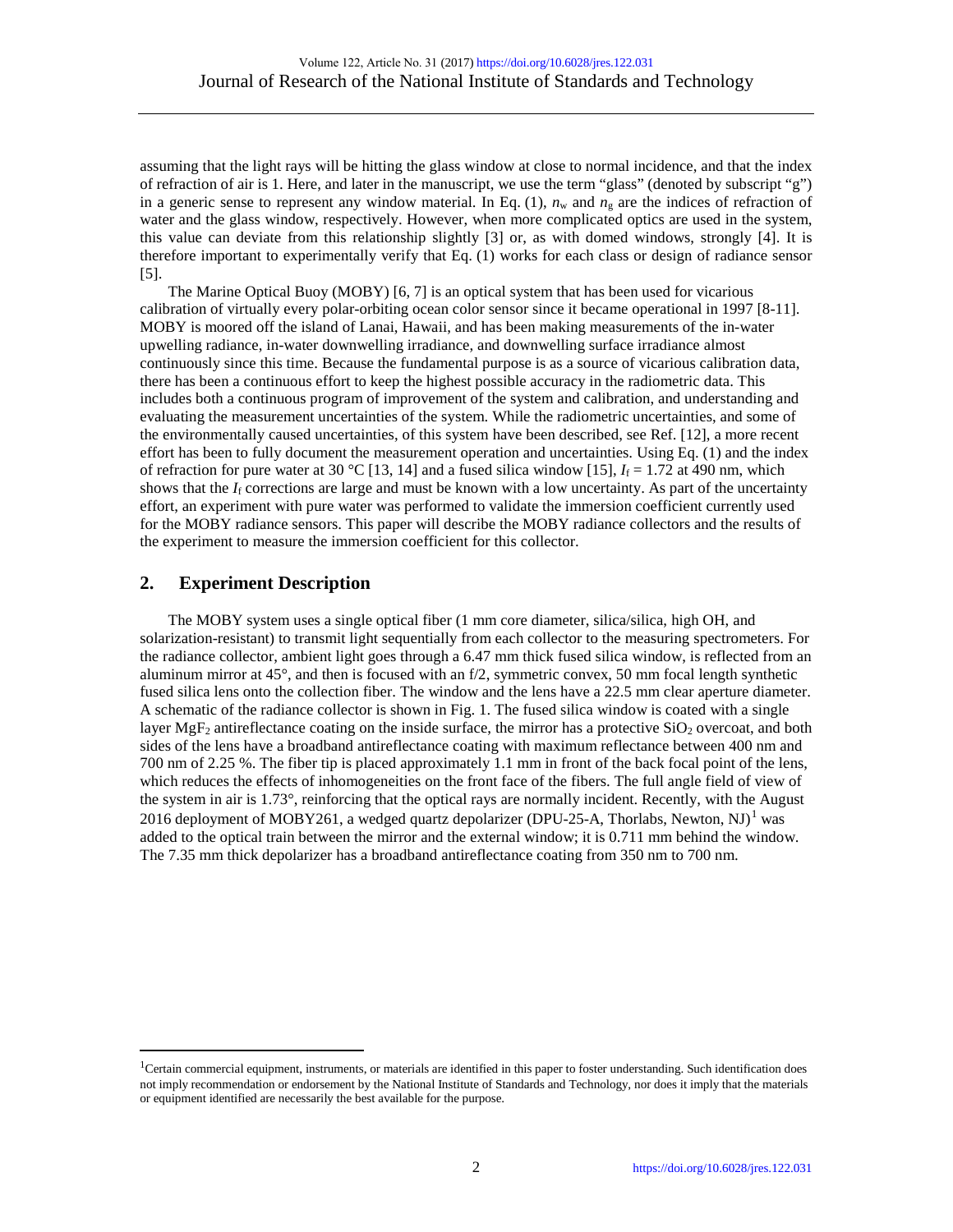

**Fig. 1.** Schematic of the fiber-coupled radiance collector used at three fixed depths on MOBY.

In the immersion experiment, the collector was arranged facing upwards towards a flat field extended source, approximately 50 cm by 50 cm square (Spike-a<sup>™</sup> Flat Fielder, All-Pro Software, Fitchburg, WI), placed 35 cm from the front surface of the radiance collector. The MOBY collection system as tested was used without the antifouling tube or the depolarizer. There is a lip around the window that is approximately 20 mm above the window (see Fig. 2). Measurements were done with the space above the radiance collector window dry, and then pure water (high performance liquid chromatography [HPLC] grade Chemical Abstracts Service [CAS] number 7732-18-5, Baxter Burdick & Jackson, Cat. 365-4) was added to cover the window. Pure water was used in the experiment because the scattering and absorption coefficients are well known, and the tests would be repeatable [\[16-18\]](#page-8-10). Various volumes of water, between 2 mL and 13 mL, were added, and the resulting water depth was calculated. Finally, an additional measurement was done with the window dry. Values of the water depth ranged from 3 mm to 20 mm. With such small volumes of water, the ultrapurified water was used and discarded after each trial. At each step, measurements were made with the MOBY optical system in a sequence of one dark, five light, and one dark.



Fig. 2. Photograph of the MOBY radiance collector, which was used without the antifoulant tube, during the setup of the immersion experiment. The shell of the buoy arm is to the left, and the monitor photodiode is to the right.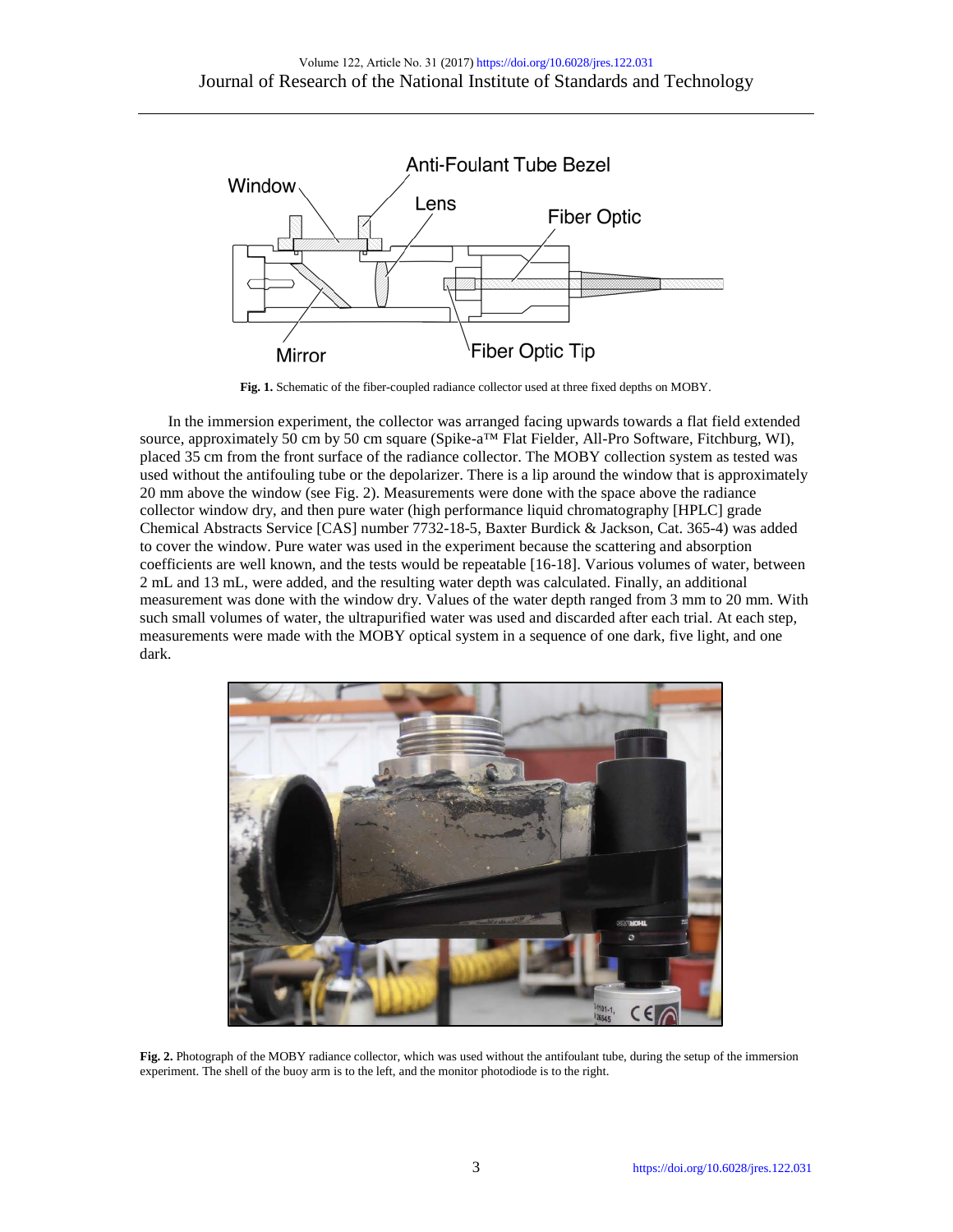An unfiltered, thermoelectric temperature-controlled silicon photodiode (Gigahertz-Optik, Türkenfeld, Germany, TD-1101-1) was used to monitor the Spike-a<sup>TM</sup> Flat Fielder during the MOBY experiments (seen to the right in Fig. 2). The panel was allowed to warm up for 1 h before MOBY measurements began. Three repeats were done, each taking about 1 h to perform and consisting of 4 to 12 different depths, and lasting between 17 min and 34 min. The net signals were corrected for temperature sensitivity in the MOBY spectrographs, termed the Marine Optical System (MOS), and the spectrally integrated drift in the Spike-a™ Flat Fielder source as determined by the monitor photodiode. These corrected dry-before and dry-after measurements indicate a spectral dependence that we attribute to the Spike-a™ Flat Fielder source, with maximum values of 0.98 % at 450 nm, 0.83 % at 500 nm, 0.41 % at 600 nm, and negligible change at 700 nm. These differences were treated as linear drift at each wavelength during the set of depths and used to correct the results to the time of measurement for each water depth.

The experimental uncertainty consists of the measurement uncertainty and the uncertainty due to the temperature and drift corrections. For each water depth, the MOS signal-to-noise ratios were greater than 100:1 between 425 nm and 725 nm, and these values were used to determine the measurement uncertainty. The MOS temperature changed by about  $0.15 \degree C$  in 33 min, the thermal correction required was less than 0.08 % in the net signal, and we assumed an uncertainty of 0.08 % for this factor. The photodiode measured drift was between −0.01 % and 0.06 % over each series, with an uncertainty in this correction between 0.008 % and 0.013 %. The uncertainty in the dry-before and dry-after correction was determined using the maximum observed change and a uniform distribution. The combined experimental standard uncertainty for each measured signal ratio  $S_{\text{w}e}/S_{\text{dry}}$  [see Eq. (10) below], is 0.52 % at 450 nm, 0.59 % at 500 nm, 0.30 % at 600 nm, and 0.58 % at 700 nm.

Because the light source stayed in the air, above the surface of the water, and because the layer of water was very thin, this experiment did not directly result in the immersion coefficient. We can model the interreflections such that if our model agrees with the experiment, we can expect our model of the immersion coefficient to be correct for the MOBY radiance collector. Figure 3 illustrates the light paths in the experiment. For simplicity, we have separated the light paths of the air/water/glass/air system into three parts, illustrating the transmittance of the water layer, the reflection of light back into the glass due to the water layer, and the transmittance of the glass layer. In Fig. 3 and the equations that follow,  $T_x$  is the internal transmission through the *x* layer,  $t_{xy}$  and  $r_{xy}$  are the transmission and reflection at the *x*-*y* interface, and  $T_{xyz}$  is the transmission through the *y* medium when surrounded by medium *x* and medium *z*.

The water and glass layers, because they are thin, can have interreflections inside these layers. Following Ref. [\[19\]](#page-8-11) in the water layer, the amount of light transmitted through the water layer, for incoherent light, is given by

$$
T_{\text{avg}} = t_{\text{aw}} T_{\text{w}} t_{\text{wg}} \left[ 1 + r_{\text{wg}} T_{\text{w}}^2 r_{\text{wa}} + \left( r_{\text{wg}} T_{\text{w}}^2 r_{\text{wa}} \right)^2 + \dots \right]. \tag{2}
$$

The terms in the series are much smaller than unity, and the series converges quickly, so *T*awg can be expressed exactly as [\[20\]](#page-8-12)

$$
T_{\text{awg}} = \frac{t_{\text{aw}} T_{\text{w}} t_{\text{wg}}}{1 - r_{\text{wg}} T_{\text{w}}^2 r_{\text{wa}}}.\tag{3}
$$

These factors depend on wavelength, which has not been shown explicitly. Application of the Fresnel equations at normal incidence gives the transmittance and reflectance as a function of index of refraction:  $r_{xy} = ((n_x - n_y)/(n_x + n_y))^2$  and  $t_{xy} = 1 - r_{xy}$  [\[21\]](#page-8-13). If light is reflected upwards into this water layer from the glass layer below, the reflectance back to the glass layer is:

$$
R_{\rm gwa} = t_{\rm gw} T_{\rm w} r_{\rm wa} T_{\rm w} t_{\rm gw} \left[ 1 + r_{\rm wg} T_{\rm w}^2 r_{\rm wa} + \left( r_{\rm wg} T_{\rm w}^2 r_{\rm wa} \right)^2 + \dots \right] \tag{4}
$$

or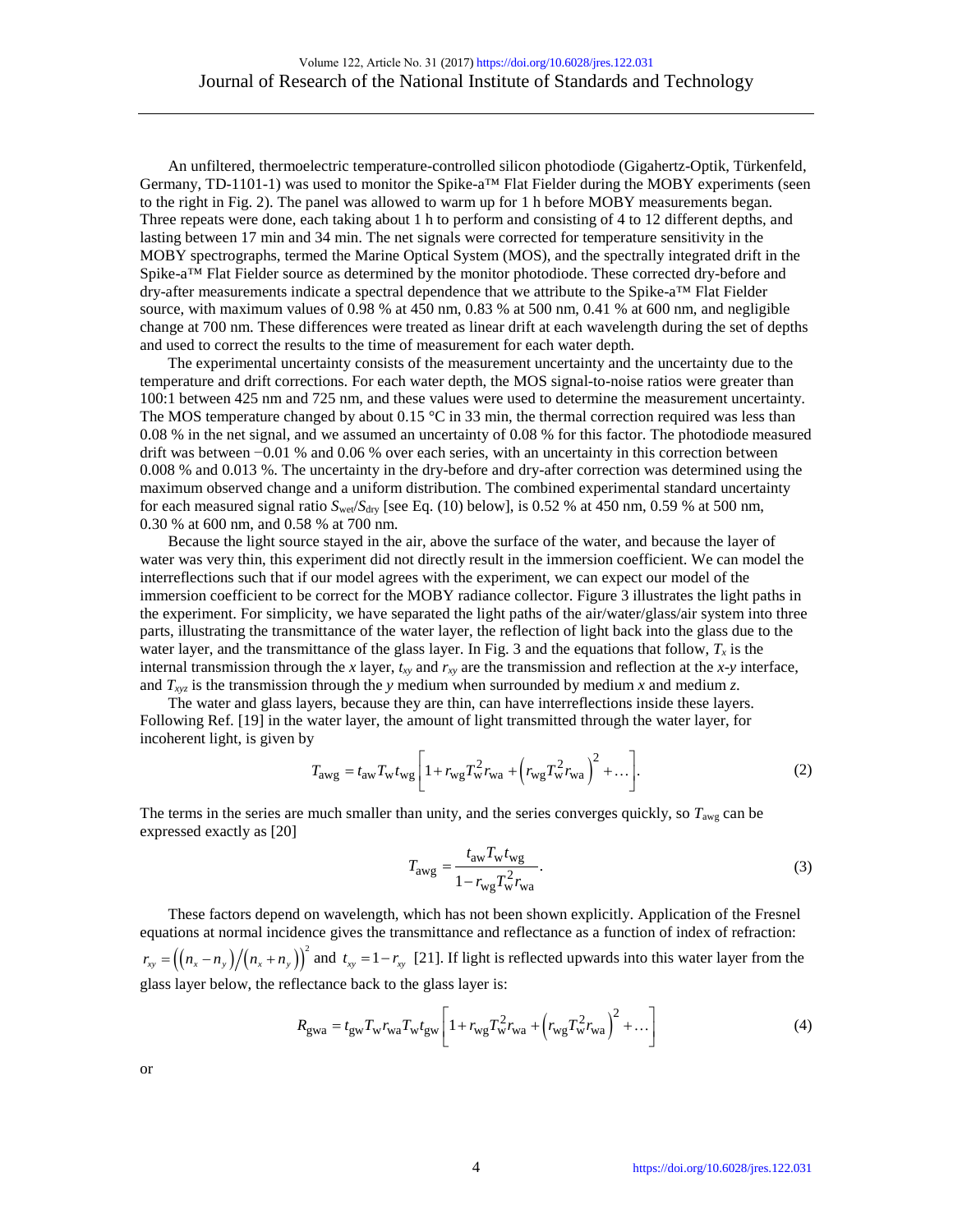

**Fig. 3.** Illustration of light paths in the experiment, showing the different interreflections that can occur in each layer. This diagram is not to scale, and the mirror, lens, and fiber are located 24.1 mm, 50.4 mm, and 97.4 mm, respectively, behind the window; see also Fig. 1. Thus, no interreflections are expected between components and the glass window.

$$
R_{\rm gwa} = \frac{t_{\rm gw}^2 T_{\rm w}^2 r_{\rm wa}}{1 - r_{\rm wg} T_{\rm w}^2 r_{\rm wa}}.
$$
 (5)

Similar to the water layer, the glass layer will transmit light with interreflections inside this layer. However, to allow the case of light being transmitted back into the water layer, and then reflecting back down, instead of using  $r_{gw}$  for the reflection at the glass-water interface, we use  $R_{gw}$  derived above:

$$
T_{\rm wga} = T_{\rm g} t_{\rm ca} \left[ 1 + r_{\rm ca} T_{\rm g}^2 R_{\rm gwa} + \left( r_{\rm ca} T_{\rm g}^2 R_{\rm gwa} \right)^2 + \dots \right] \tag{6}
$$

or

$$
T_{\text{wga}} = \frac{T_{\text{g}}t_{\text{ca}}}{1 - r_{\text{ca}}T_{\text{g}}^2 R_{\text{gwa}}}.\tag{7}
$$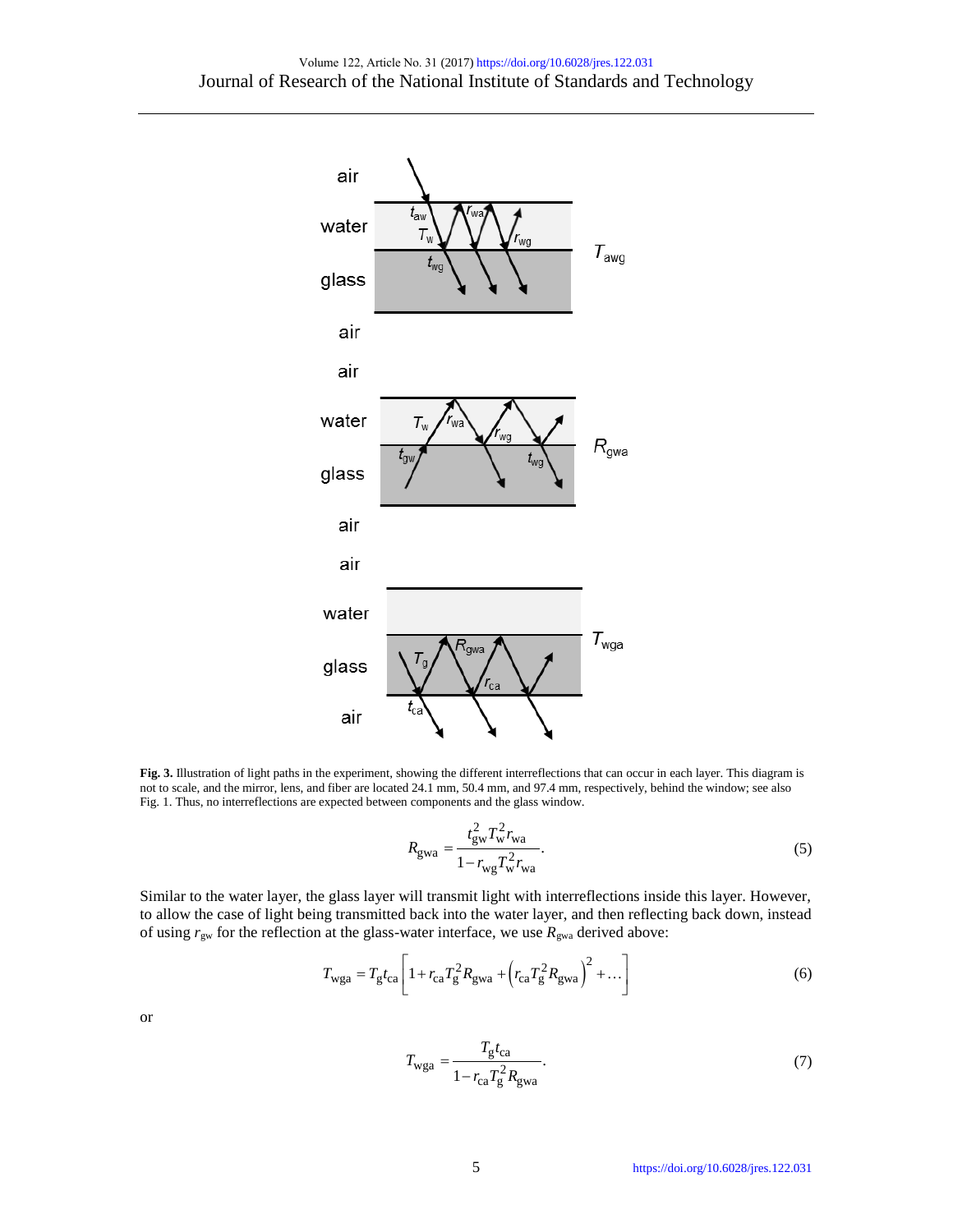In these last two equations,  $r_{ca}$  and  $t_{ca}$  represent the reflectance and transmittance, respectively, of the coated glass–air interface, rather than a simple glass-air interface. Interreflections may be possible between the back of the window and the mirror-lens-fiber system, but since the lens is coated with an antireflectance layer, is significantly behind the glass, and is curved (and given the angular acceptance of the system), it is unlikely that these reflections will be significant, and thus they are ignored.

Following the same approach as above, the transmittance of the window when dry is

$$
T_{\rm aga} = \frac{t_{\rm ag} T_{\rm g} t_{\rm ca}}{(1 - r_{\rm ga} T_{\rm g}^2 r_{\rm ca})}.
$$
\n(8)

The schematic for the light paths of the dry window is illustrated in Fig. 4.



**Fig. 4.** Illustration of light paths for the dry window situation, showing the different interreflections that can occur. This diagram is not to scale, and, as in Fig. 3, the ray angles are schematically drawn and do not reflect the physical situation.

If the model is correct, in this experiment the ratio of the signal when the window is immersed to when the window is dry will be:

$$
S_{\text{Wet}}/S_{\text{Dry}} = \frac{T_{\text{avg}}T_{\text{wga}}}{T_{\text{aga}}} = \frac{t_{\text{av}}T_{\text{w}}t_{\text{wg}}}{(1 - r_{\text{wg}}T_{\text{w}}^2 r_{\text{wa}})} \frac{T_{\text{g}}t_{\text{ca}}}{(1 - r_{\text{ca}}T_{\text{g}}^2 R_{\text{gwa}})} \frac{(1 - r_{\text{ga}}T_{\text{g}}^2 r_{\text{ca}})}{t_{\text{ag}}T_{\text{g}}t_{\text{ca}}}. \tag{9}
$$

For the wavelengths we are considering, and with a 6.47 mm thick fused silica window,  $T_g = 1$  [\[22\]](#page-8-14). So, simplifying the above equation:

$$
S_{\text{Wet}}/S_{\text{Dry}} = \frac{T_{\text{avg}}T_{\text{wga}}}{T_{\text{aga}}} = \frac{t_{\text{aw}}T_{\text{w}}t_{\text{wg}}(1 - r_{\text{ga}}r_{\text{ca}})}{t_{\text{ag}}(1 - r_{\text{wg}}T_{\text{w}}^2r_{\text{wa}})(1 - r_{\text{ca}}R_{\text{gwa}})}.
$$
(10)

The transmission of the pure water can be calculated by combining the scattering coefficient [\[17\]](#page-8-15) and absorption coefficient of pure water [\[16,](#page-8-10) [18\]](#page-8-16). With the index of refraction for the fused silica window [\[15\]](#page-8-9), and for pure water [\[13,](#page-8-7) [14\]](#page-8-8), we can calculate the expected ratio.

#### **3. Results**

Figure 5 shows a comparison of the experimental measurements and the modeled experiment, using Eq. (10). The roll-off at longer wavelengths is due to water absorption. The increased noise at different spectral regions is directly related to the spectral output of the flat field extended source, which uses lightemitting diodes for illumination. At very small water thicknesses (3 mm to 6 mm), there is a small offset (0.3 % to 0.5 %) between the experiment and model results. This is within the estimated combined standard uncertainty of the experimental data and its model, Eq. (10). At depths of 8 mm or greater, the model and data agree almost exactly, with an average difference of  $0.00024 \pm 0.0013$ . For the shallow depths, there may be problems due to the surface tension of the water and possible curvature of the air-water surface meniscus, which would reduce the interreflection at that interface. However, neglecting the terms due to the interreflection of light in the water layer does not change the result significantly.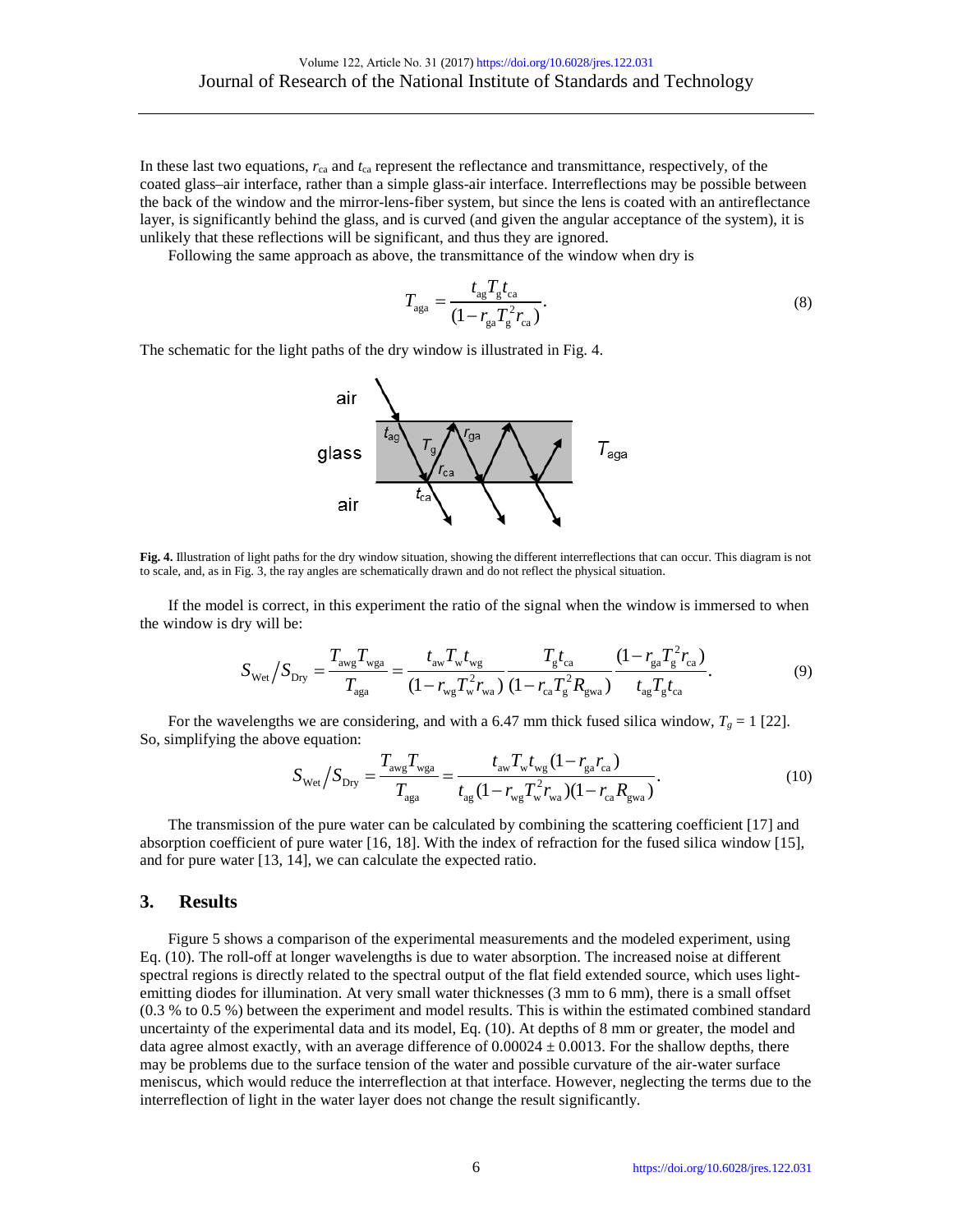

**Fig. 5.** Comparison of model result (black line) and experimental data (thin lines, where shaded area indicates *k* = 1 uncertainty). For the thinnest layers, the data are slightly smaller but within the uncertainty estimates. For layers 9 mm and thicker, the agreement is very good.

#### **4. Application to the MOBY Radiance Collectors**

As shown by Ref. [\[2\]](#page-7-1), the immersion coefficient is the product of the field-of-view ratio  $n_w^2/n_a^2$  and the ratio of the in-air to in-water transmittance. The field-of-view ratio follows from the  $n^2$  law of radiance,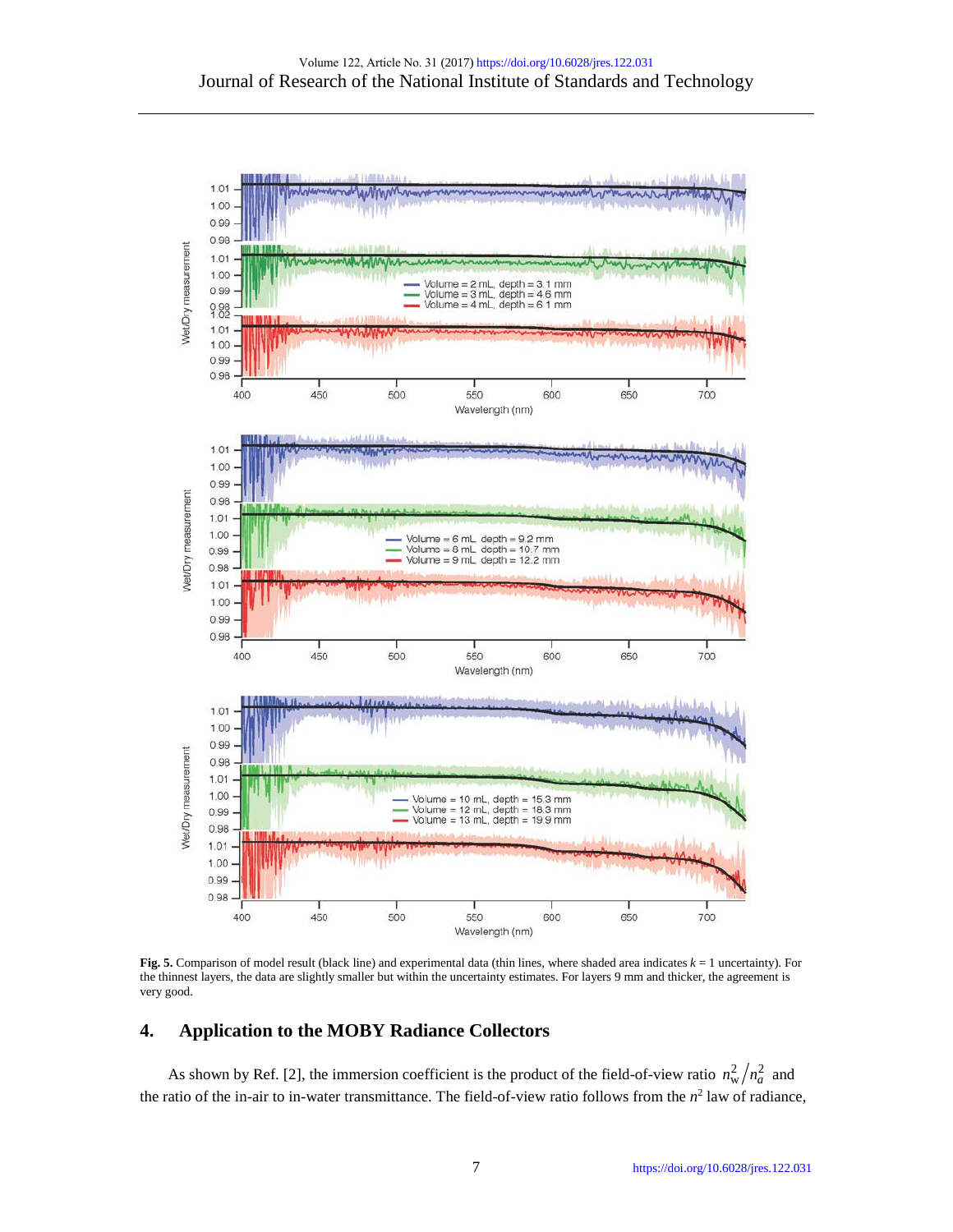which is exact if there are no losses at the medium to window surface, *e.g.*, scattering from imperfections. If we include in the transmittance term the interreflections of the light in the window, and we also include the index of refraction of air  $(n_a)$ , Eq. (1) (using the expansions similar to above) becomes:

$$
I_{\rm f} = \frac{n_{\rm w}^2}{n_{\rm a}^2} \frac{t_{\rm ag} (1 - r_{\rm ca} r_{\rm wg})}{t_{\rm wg} (1 - r_{\rm ca} r_{\rm ag})}.
$$
 (11)

The difference between Eq. (1) and Eq. (11) is 0.012 % [where Eq. (11) is higher] at 500 nm and at a salinity of 32 g/kg and a seawater temperature of 20 °C. Equation (11) varies by  $-0.017$  % per degree Celsius between 20 °C and 30 °C and 0.027 % per salinity mass fraction in gram per kilograms between 30 g/kg and 40 g/kg salinity. The temperature at the MOBY site varies from 23 °C to 30 °C, and the salinity range is 33 g/kg to 36 g/kg; thus,  $I_f$  can be considered a constant with regard to temperature and salinity but variable with regard to wavelength at this site.

The immersion coefficient was also investigated using Zemax (Zemax, LLC, Kirkland, WA), a commercial optical design software package, to model the MOBY radiance collector for the in-air and inwater cases. The field of views were determined from the vignetting curves and the transmittance was determined from the inputs of the optical model. The agreement with Eq. (1) at 550 nm was 0.07 %. We also modeled the optical system using a matrix representation to investigate the effect on *I*<sup>f</sup> from the positioning of the fiber tip 1.1 mm from the lens focal point, and saw that there was no effect.

#### **5. Conclusions**

This agreement of the experiment results and our model of the experiment shows that we can model the immersion coefficient correctly, and the coefficient depends only on the index of refraction of the water, the window coating, and fused silica.

This experiment validates the use of the theoretical values for  $I_f$  in the MOBY data set, as the results clearly agree within the uncertainties. The simple optical design of the MOBY radiance collector facilitated accurate modeling of *I*f, a result that could be applied to the design of in-water, ocean color radiometers.

Currently, the MOBY project uses Eq. (1) in deriving *I*f. Equation (11) is 0.012 % larger than Eq. (1) when all of the interreflections in the quartz window are included. Because the quartz is coated, there are few interreflections in the quartz, and so Eq. (11) and Eq. (1) give similar results. The main difference is in using the true air refractive index in Eq.  $(11)$ . We will continue to use Eq.  $(1)$  in the MOBY project, and we estimate the standard uncertainty in this factor, applied with an average salinity and temperature, to be 0.05 %, mostly driven by the range of salinities and temperatures historically recorded at the location of MOBY. In the future, we will assess the impact of the depolarizer that was added in 2016 on  $I_f$  and its uncertainty.

#### **Acknowledgments**

We want to acknowledge Dennis Clark's guidance and ideas in this work. This technique for measuring the immersion coefficient was his idea but was not implemented, unfortunately, until after he had passed away. We gratefully acknowledge Clarence Zarobila of NIST for the optical modeling of the *L*<sup>u</sup> collector using Zemax. This work was supported by the National Oceanic and Atmospheric Administration (NOAA) under grant NA15OAR4320064 and by the National Aeronautics and Space Administration (NASA) under grant NNX14AP63G.

#### **6. References**

- <span id="page-7-0"></span>[1] Austin RW (1976) Air-water radiance calibration factor. in *Technical Memorandum ML-76-004t* (Scripps Institution of Oceanography, La Jolla, CA), pp 1 - 8.
- <span id="page-7-1"></span>[2] Mueller JL, Austin RW (2003) Characterization of Oceangraphic and Atmospheric Radiometers. *Ocean Optics Protocols for Satellite Ocean Color Sensor Validation, Revision 4, Volume II: Instrument Specifications, Characterization, and*